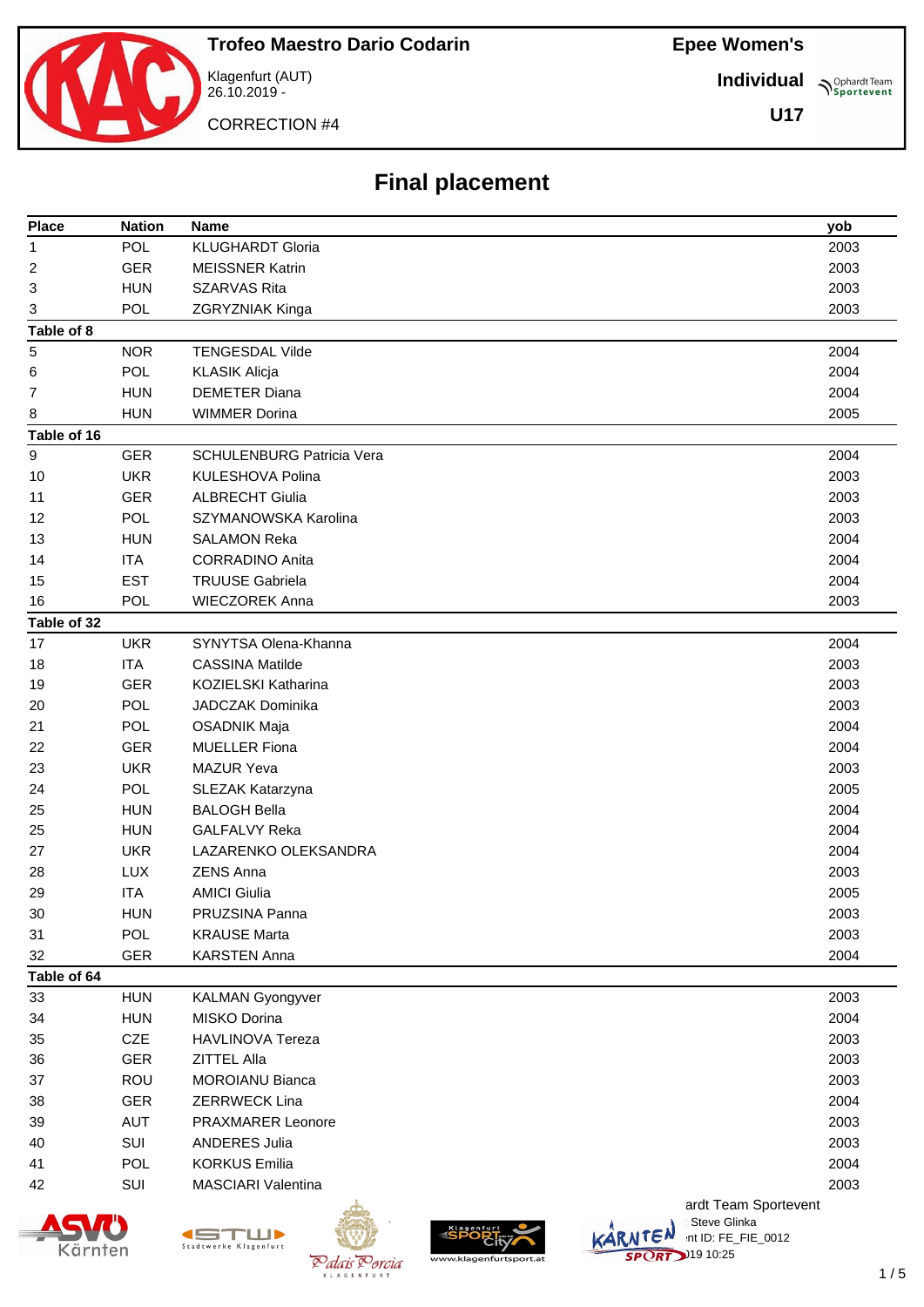**Individual Sportevent** 

**U17**



**Trofeo Maestro Dario Codarin** Klagenfurt (AUT) 26.10.2019 -

CORRECTION #4

| <b>Place</b> | <b>Nation</b> | <b>Name</b>                 | yob  |
|--------------|---------------|-----------------------------|------|
| 43           | <b>HUN</b>    | <b>KALMAN Zille</b>         | 2005 |
| 43           | SUI           | MAIGA Magda Louna           | 2006 |
| 45           | <b>ITA</b>    | <b>GREGGI Costanza</b>      | 2005 |
| 46           | <b>GER</b>    | <b>BRUMANN Sarah</b>        | 2004 |
| 47           | <b>EST</b>    | <b>BOBROVA Elizaveta</b>    | 2005 |
| 47           | <b>GRE</b>    | MOURIKI Argyrenia           | 2005 |
| 49           | SUI           | PETTOLA Chiara              | 2003 |
| 50           | <b>GER</b>    | JUETTEN Svenja              | 2004 |
| 51           | <b>AUT</b>    | ZERLAUTH Anna-Lea           | 2003 |
| 51           | <b>HUN</b>    | <b>OLAH Lili</b>            | 2005 |
| 53           | <b>ITA</b>    | ORSO Eleonora               | 2005 |
| 54           | ROU           | <b>AXINTE Renata</b>        | 2004 |
| 55           | <b>ITA</b>    | <b>FERRI Alice</b>          | 2004 |
| 56           | <b>HUN</b>    | <b>SCHAREK Angela</b>       | 2004 |
| 57           | <b>GRE</b>    | PAPANASTASIOU Athina Sofia  | 2003 |
| 58           | <b>GER</b>    | PETERSEN Jara-Sophie        | 2003 |
| 59           | <b>GER</b>    | <b>MENDE Marah</b>          | 2004 |
| 60           | <b>ITA</b>    | <b>BELLOTTI Emma</b>        | 2003 |
| 61           | <b>GRE</b>    | <b>MARKOTI Vasiliki</b>     | 2003 |
| 62           | <b>POL</b>    | PORWOL Liliana              | 2006 |
| 63           | <b>ITA</b>    | <b>BELTRAMI Raffaella</b>   | 2003 |
| 64           | <b>AUT</b>    | <b>GRABHER Konstanze</b>    | 2004 |
| Table of 128 |               |                             |      |
| 65           | <b>GRE</b>    | RODOPOULOU Nefeli           | 2003 |
| 66           | SUI           | <b>GOGNIAT Vanie</b>        | 2005 |
| 67           | <b>ROU</b>    | <b>DRAGHICI Ioana</b>       | 2004 |
| 68           | <b>GRE</b>    | <b>KARANTZA Konstantina</b> | 2005 |
| 69           | SUI           | <b>LENTINI Chiara</b>       | 2003 |
| 70           | <b>UKR</b>    | <b>MUKOID Julia</b>         | 2003 |
| 71           | <b>ITA</b>    | <b>PULCINI Rachele</b>      | 2004 |
| 72           | <b>HUN</b>    | <b>MIKLOS Fanni</b>         | 2003 |
| 73           | <b>POL</b>    | TOMASZEWSKA Natalia         | 2003 |
| 73           | <b>UKR</b>    | <b>HENTOSH Anastasiia</b>   | 2003 |
| 75           | <b>NED</b>    | GYOVAI Lilla Kinga          | 2004 |
| 75           | <b>POL</b>    | KOBYLNICKA Michalina        | 2004 |
| 77           | <b>ITA</b>    | <b>CHERUBINI Francesca</b>  | 2003 |
| 78           | <b>GRE</b>    | KOLETSOU Evrydiki           | 2003 |
| 79           | <b>HUN</b>    | ANDRASFI Julia              | 2004 |
| 80           | <b>HUN</b>    | <b>SZALMA Sara</b>          | 2006 |
| 81           | SUI           | <b>VOEGTLI Alba</b>         | 2005 |
| 82           | <b>POL</b>    | <b>TERCJAK Oliwia</b>       | 2005 |
| 82           | CRO           | <b>GALIC Ana</b>            | 2003 |
| 84           | ROU           | <b>ION Theodora</b>         | 2004 |
| 85           | <b>POL</b>    | FRYSTACKA Petrycja          | 2003 |
| 86           | SUI           | LUSTI Andrina               | 2005 |
| 87           | <b>GER</b>    | ZITTEL Alexandra            | 2004 |
| 88           | <b>UKR</b>    | <b>TVERDOKHLIB Sofiya</b>   | 2004 |
| 89           | SUI           | DE PREUX Camille            | 2004 |
| 90           | <b>GER</b>    | <b>FROMMOLT Emily</b>       | 2004 |
|              |               |                             |      |





K L A G E N F





ardt Team Sportevent **License: Steve Glinka**  $\overline{\mathsf{L}}\mathsf{C}^{\mathsf{N}}$  int ID: FE\_FIE\_0012 **SPORT** 10:25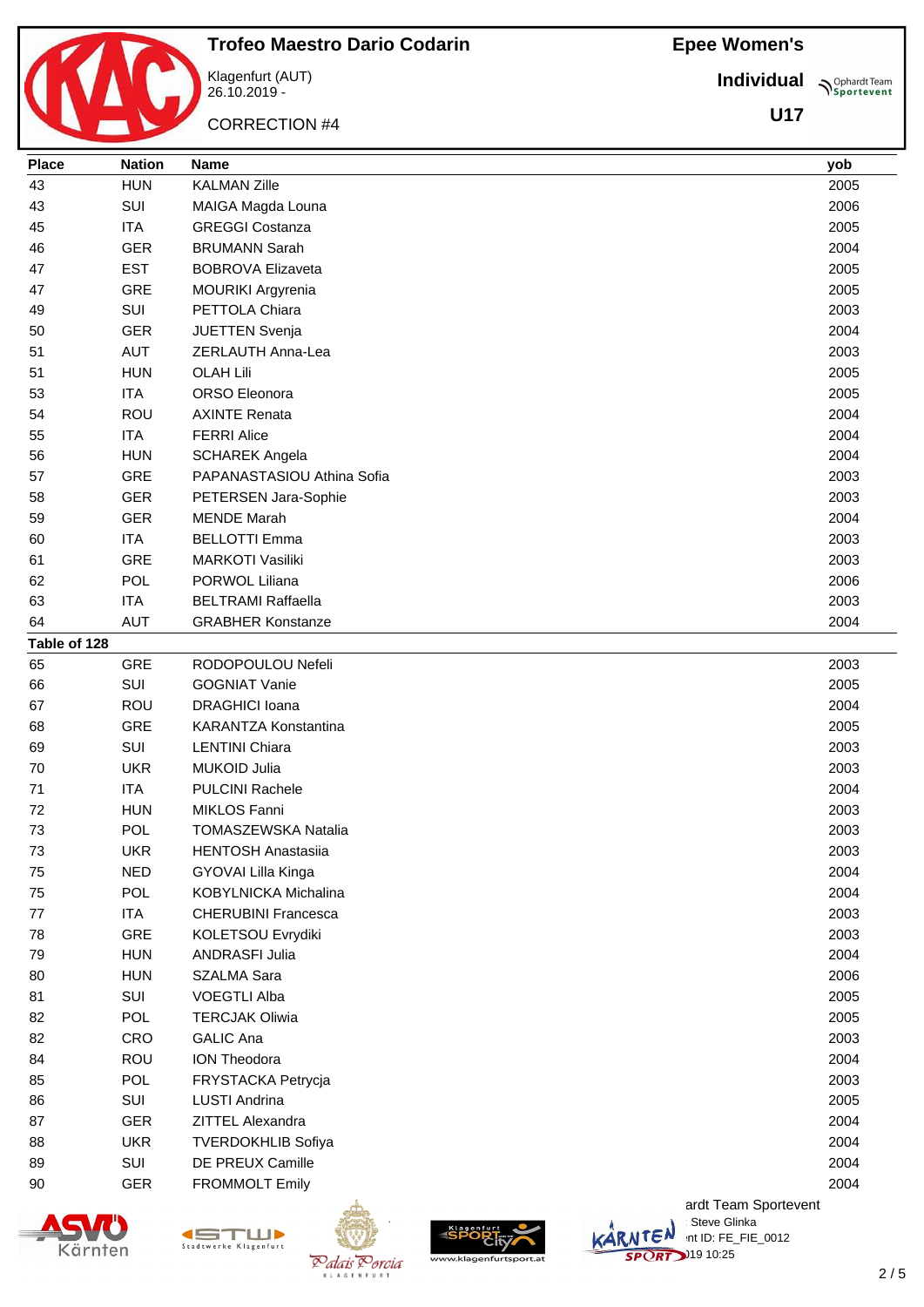**Individual**

**Sportevent** 

**U17**

|       |        | <b>Trofeo Maestro Dario Codarin</b> |
|-------|--------|-------------------------------------|
|       |        | Klagenfurt (AUT)<br>26.10.2019 -    |
|       |        | <b>CORRECTION #4</b>                |
| Place | Nation | Name                                |

| Place        | <b>Nation</b> | <b>Name</b>                     | yob  |
|--------------|---------------|---------------------------------|------|
| 91           | <b>HUN</b>    | <b>BENCSIK Anna</b>             | 2004 |
| 92           | GRE           | VOUTSINA Vasiliki               | 2004 |
| 93           | <b>SVK</b>    | <b>GROSSRUBATSCHER Zelmira</b>  | 2003 |
| 94           | ROU           | <b>NURCIU Elena</b>             | 2004 |
| 95           | <b>GER</b>    | <b>COUROUBLE Joelle</b>         | 2004 |
| 96           | <b>ROU</b>    | MELINTESCU Ana Maria            | 2003 |
| 97           | <b>ITA</b>    | FEVOLA Benedetta                | 2004 |
| 97           | <b>SLO</b>    | <b>VANCEK Lucija</b>            | 2004 |
| 99           | <b>GBR</b>    | <b>BLACK Abagael</b>            | 2003 |
| 100          | <b>ROU</b>    | <b>GHICA Andrada</b>            | 2003 |
| 101          | GRE           | <b>TARENIDOU Afroditi</b>       | 2004 |
| 101          | GRE           | DELIDIMITRIOU Smaragda          | 2003 |
| 103          | <b>GER</b>    | ALVES DE LIMA Carolina          | 2004 |
| 103          | SUI           | <b>SCHREIBWEIS Lioba</b>        | 2004 |
| 103          | <b>UKR</b>    | MAKARUSHCHENKO Kseniia          | 2003 |
| 106          | <b>POL</b>    | KOLPA Joanna                    | 2005 |
| 107          | <b>UKR</b>    | <b>CONRAD Emili</b>             | 2007 |
| 108          | ROU           | <b>ACHIMESCU Alessandra</b>     | 2005 |
| 109          | <b>ITA</b>    | <b>CELLETTI Flavia</b>          | 2004 |
| 110          | <b>GER</b>    | <b>MARX Charlotte</b>           | 2005 |
| 111          | <b>HUN</b>    | <b>MAJCHER Emese</b>            | 2003 |
| 112          | SUI           | <b>PETRINI Claire</b>           | 2003 |
| 113          | <b>UKR</b>    | BILETSKA Iryna-Anastasiia       | 2004 |
| 114          | <b>AUT</b>    | <b>KNECHTL Lucia</b>            | 2003 |
| 115          | <b>ITA</b>    | <b>COLOMBINI Cecilia</b>        | 2004 |
| 115          | <b>AUT</b>    | LEGAC Gloria-Dahlia             | 2003 |
| 117          | <b>AUT</b>    | RUEDISSER Ronja                 | 2004 |
| 118          | SUI           | <b>KAMARAS Kira</b>             | 2003 |
| 119          | ROU           | <b>ZOTA Diana</b>               | 2003 |
| 120          | <b>POL</b>    | PIOTROWSKA Aleksandra           | 2003 |
| 121          | CRO           | <b>DELIC Lara</b>               | 2003 |
| 122          | <b>UKR</b>    | <b>TOLMACHOVA Olha</b>          | 2003 |
| 123          | ROU           | <b>TATARU Georgiana</b>         | 2003 |
| 124          | <b>HUN</b>    | PATRI Maja                      | 2005 |
| 125          | <b>ITA</b>    | IOGNA MARCUZZI Martina          | 2005 |
| 126          | <b>ITA</b>    | ZARDO Margherita                | 2004 |
| 127          | <b>GRE</b>    | PANTELOPOULOU Dimitra-Christina | 2006 |
| 128          | SUI           | RAMUZ Leonie                    | 2006 |
| Table of 256 |               |                                 |      |
| 129          | <b>HUN</b>    | <b>MATHE Csenge</b>             | 2003 |
|              |               |                                 |      |

|     |            | ulta.                          | ardt Team Sportevent |
|-----|------------|--------------------------------|----------------------|
| 138 | <b>EST</b> | <b>NILISK Kristiin</b>         | 2004                 |
| 136 | <b>AUT</b> | CHEVAUX Lena                   | 2005                 |
| 136 | AUT        | <b>KLEINERT Lilly-Eleonore</b> | 2004                 |
| 135 | AUT        | <b>HUBER Pia</b>               | 2003                 |
| 134 | ITA.       | <b>NOCILLI Marta</b>           | 2005                 |
| 133 | <b>POL</b> | SABALSKA Ewelina               | 2003                 |
| 132 | <b>HUN</b> | <b>BOROS Berta</b>             | 2003                 |
| 131 | <b>SRB</b> | PAREZANOVIC Marija Ana         | 2006                 |
| 130 | <b>GRE</b> | MIAOULI Anna Maria             | 2004                 |
| 129 | <b>HUN</b> | <b>MATHE Csenge</b>            | 2003                 |





K L A G E N F





**License: Steve Glinka**  $\overline{\mathsf{L}}\mathsf{C}^{\mathsf{N}}$  int ID: FE\_FIE\_0012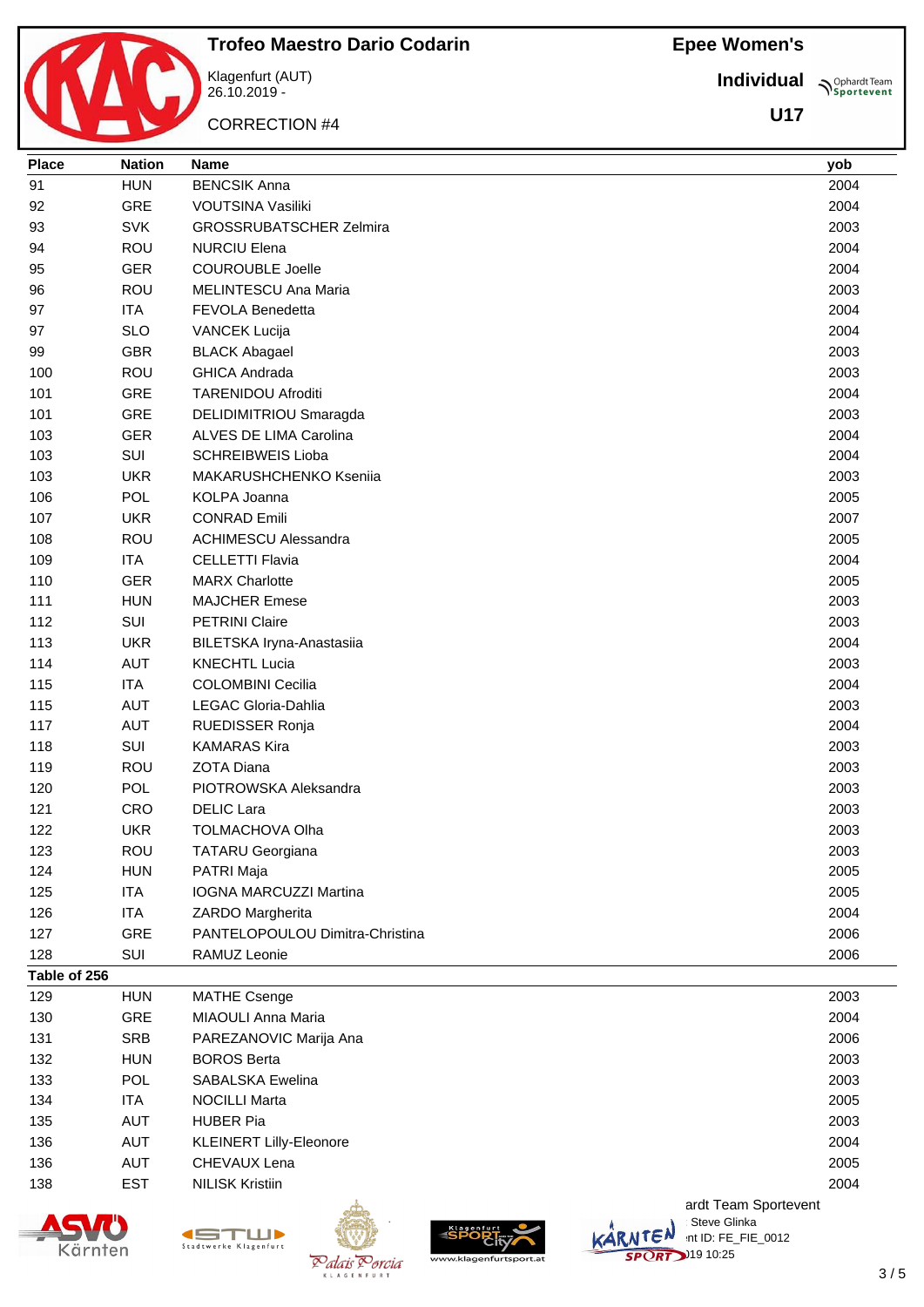**Trofeo Maestro Dario Codarin** Klagenfurt (AUT)

26.10.2019 -

CORRECTION #4

**Individual Supplemant** Team

**U17**

| Place              | <b>Nation</b> | <b>Name</b>                         | yob  |
|--------------------|---------------|-------------------------------------|------|
| 138                | <b>EST</b>    | MELLES Anne-Mai                     | 2003 |
| 140                | <b>NOR</b>    | <b>NUKSA Armina</b>                 | 2003 |
| <b>First round</b> |               |                                     |      |
| 141                | <b>GER</b>    | <b>ULLRICH Nina</b>                 | 2004 |
| 142                | SUI           | <b>SCALAMBRIN Stella</b>            | 2005 |
| 143                | <b>SVK</b>    | <b>GROSSRUBATSCHER Vieroslava</b>   | 2004 |
| 144                | <b>NOR</b>    | <b>SMORAAS Louise</b>               | 2003 |
| 145                | <b>GRE</b>    | <b>BORONKAY Christina Alexandra</b> | 2004 |
| 146                | SUI           | <b>HEUBI Pauline</b>                | 2005 |
| 147                | <b>CZE</b>    | <b>MIROVSKA Eliska</b>              | 2004 |
| 148                | GRE           | <b>KRITOULI Styliani</b>            | 2003 |
| 149                | <b>GER</b>    | KOTTUSCH Constanze                  | 2003 |
| 150                | CRO           | <b>GRADINSKI Leona</b>              | 2005 |
| 151                | <b>GBR</b>    | <b>HOSSAIN Sofia</b>                | 2004 |
| 152                | AUT           | <b>ERBER Emily Sophie</b>           | 2005 |
| 153                | GRE           | STAVRIDOU Anna                      | 2005 |
| 154                | <b>GER</b>    | <b>TOMIC Mariella</b>               | 2005 |
| 155                | <b>ITA</b>    | MASIERO Sofia                       | 2004 |
| 156                | <b>ITA</b>    | <b>MASSARENTI Silvia</b>            | 2004 |
| 157                | <b>AUT</b>    | <b>DEISL Stefanie</b>               | 2003 |
| 158                | GRE           | <b>TIRIAKIDOU Maria Christina</b>   | 2005 |
| 159                | <b>NOR</b>    | <b>WEN Jiayi</b>                    | 2004 |
| 160                | <b>CRO</b>    | <b>TRCIN Marta</b>                  | 2003 |
| 161                | <b>AUT</b>    | <b>GRUY Sophie Cathrin</b>          | 2004 |
| 162                | <b>ITA</b>    | <b>NATOLI Ginevra</b>               | 2004 |
| 163                | <b>SRB</b>    | <b>ANTIC Teodora</b>                | 2003 |
| 164                | <b>ITA</b>    | <b>DALIA Sveva</b>                  | 2005 |
| 165                | POL           | JAROSZEK Emilia                     | 2004 |
| 165                | <b>UKR</b>    | <b>GODVAN Yeva</b>                  | 2003 |
| 167                | CRO           | <b>BUDZAKI</b> Iva                  | 2003 |
| 168                | <b>CZE</b>    | <b>WEISOVA Katerina</b>             | 2004 |
| 169                | CRO           | <b>JUKIC Mare</b>                   | 2005 |
| 170                | <b>AUT</b>    | RIEDE Julia                         | 2006 |
| 170                | CRO           | MIKELIC Lara                        | 2006 |
| 170                | <b>SLO</b>    | <b>BOZIC Sarah</b>                  | 2006 |
| 170                | <b>MKD</b>    | MUKAETOVA Anastasija                | 2003 |
| 174                | <b>SVK</b>    | <b>RIEDL Maria</b>                  | 2006 |
| 175                | <b>CRO</b>    | JOLIC Jelena                        | 2003 |
| 176                | <b>AUT</b>    | PASIC Rea                           | 2006 |
| 177                | <b>SLO</b>    | FIGELJ Eva                          | 2003 |
| 178                | <b>SLO</b>    | <b>KLEVA Noel</b>                   | 2005 |
| 178                | <b>AUT</b>    | <b>HOFEGGER Elena Maria</b>         | 2006 |
| 178                | <b>AUT</b>    | MOHAMED AL AMIN Suda                | 2003 |
| 181                | CRO           | SMILCIC ZIGIC Laura                 | 2005 |
| <b>DNS</b>         | <b>AUT</b>    | <b>GROESS Chiara (First round)</b>  | 2003 |
| <b>DNS</b>         | <b>AUT</b>    | MARK Marlene (First round)          | 2003 |
| <b>DNS</b>         | POL           | MICHALCZYK Marta (First round)      | 2004 |
| <b>DNS</b>         | <b>AUT</b>    | SCHLAGER Anna (First round)         | 2003 |
| <b>DNS</b>         | <b>AUT</b>    | <b>SCHALL Tamina (First round)</b>  | 2005 |
|                    |               | ardt Team Sportevent                |      |





K L A G E N F L